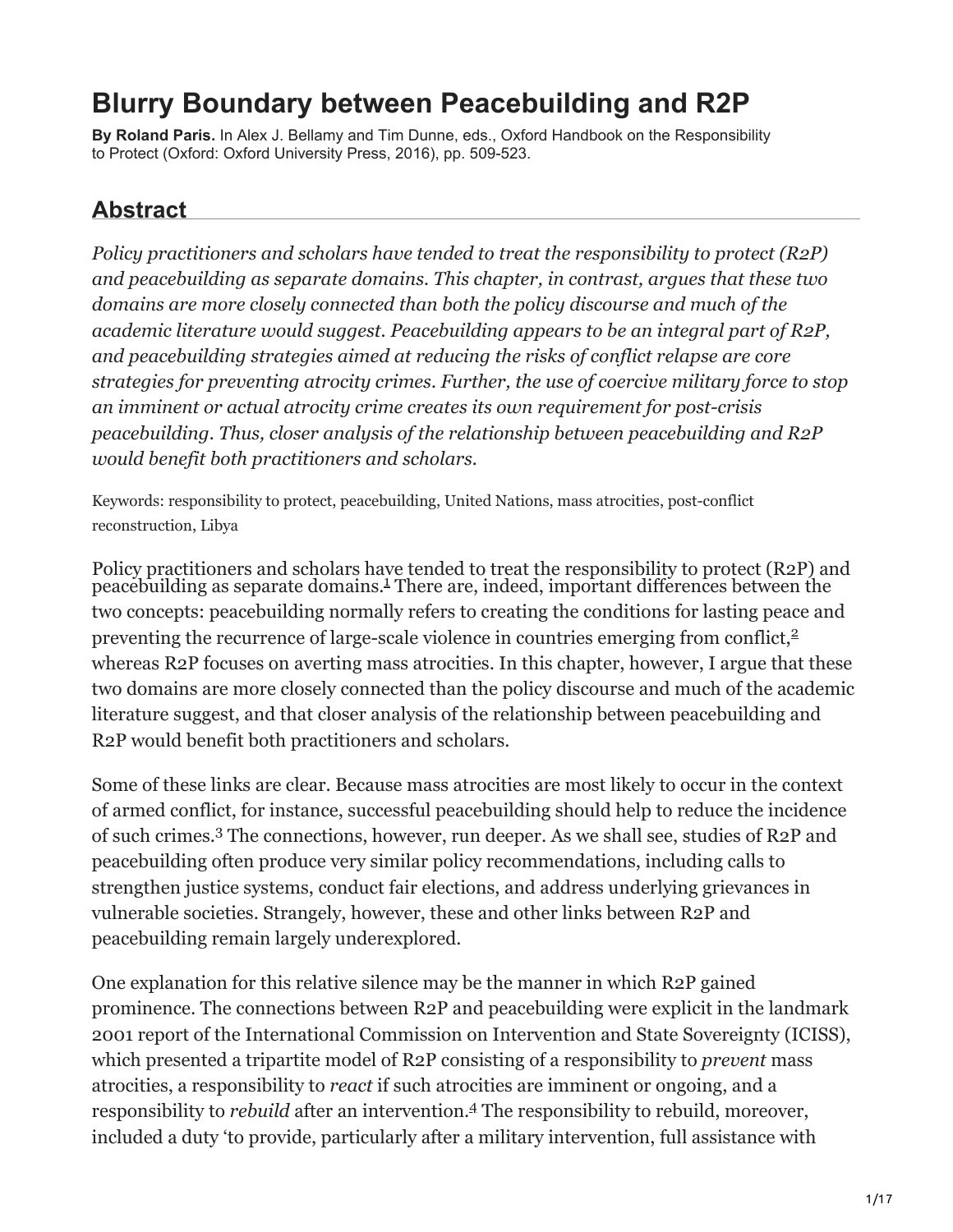<span id="page-1-1"></span><span id="page-1-0"></span>recovery, reconstruction and reconciliation, addressing the causes of the harm the interventionwas designed to halt or avert'.<sup>5</sup> This was, in effect, a call for post-crisis peacebuilding. However, when the United Nations (UN) General Assembly (p. 510) gave its formal endorsement to the R2P concept in 2005, it focused on the responsibilities to prevent andto react, but did not mention the responsibility to rebuild.  $6$  Since then, the UN Secretary-General has issued several reports and statements on R2P and peacebuilding, respectively, but has rarely treated them in the same document, or considered either concept in relation to the other. This separation, I shall argue, is unwarranted on both conceptual and practical grounds.

The remainder of this chapter is divided into five parts. First, I provide a brief overview of peacebuilding and its purposes. Second, I examine the ICISS report and the responsibility to rebuild. Third, I contend that since 2005 R2P and peacebuilding have been treated as two solitudes within the UN. Fourth, I make the case that these two domains not only deal with overlapping issues, but are contingent on each other. Finally, I use the 2011 intervention in Libya to illustrate the dangers of treating R2P and peacebuilding as separate issues.

## **Post-Conflict Peacebuilding**

<span id="page-1-2"></span>Peacebuilding entered the policy lexicon of the UN in 1992 with the publication of *An Agenda for Peace*, which defined it as 'action to identify and support structures, which will tend to strengthen and solidify peace in order to avoid a relapse into conflict'.<sup>7</sup> At that time, immediately following the Cold War, the UN was becoming involved in several complex missions in countries that were just emerging from civil conflicts, including Namibia, El Salvador, and Cambodia. In contrast to the traditional peacekeeping operations of the Cold War era, which had typically involved the deployment of lightly armed military forces to oversee ceasefires or to separate former combatants, these new missions were more complex and multifaceted. They involved demobilizing former belligerents, helping to draft new constitutions, training police and judges, overseeing elections and the formation of new national governments, supporting basic services such as water, sanitation, and health, transitional justice mechanisms such as truth commissions, and economic reforms, among otherthings.<sup>8</sup> By 2000, peacebuilding was established as one of the UN's principal peace and security activities. In that year, the report of a major panel on UN peace operations chaired by Lakhdar Brahimi reaffirmed the value of peacebuilding, which it defined as 'activities undertaken on the far side of conflict to reassemble the foundations of peace and provide the tools for building on those foundations something that is more than just the absence of war'. [9](#page-14-5)

<span id="page-1-5"></span><span id="page-1-4"></span><span id="page-1-3"></span>Viewed from another perspective, the rise of peacebuilding reflected and responded to the shifting patterns of violent conflict in the world. The vast majority of armed conflicts since the end of the Cold War have been civil (intra-state), not international (interstate), wars. In 2014, the last year for which full data are available, only one of the 40 armed conflicts underway was interstate.<sup>10</sup> Whereas consolidating peace at the end of an interstate war may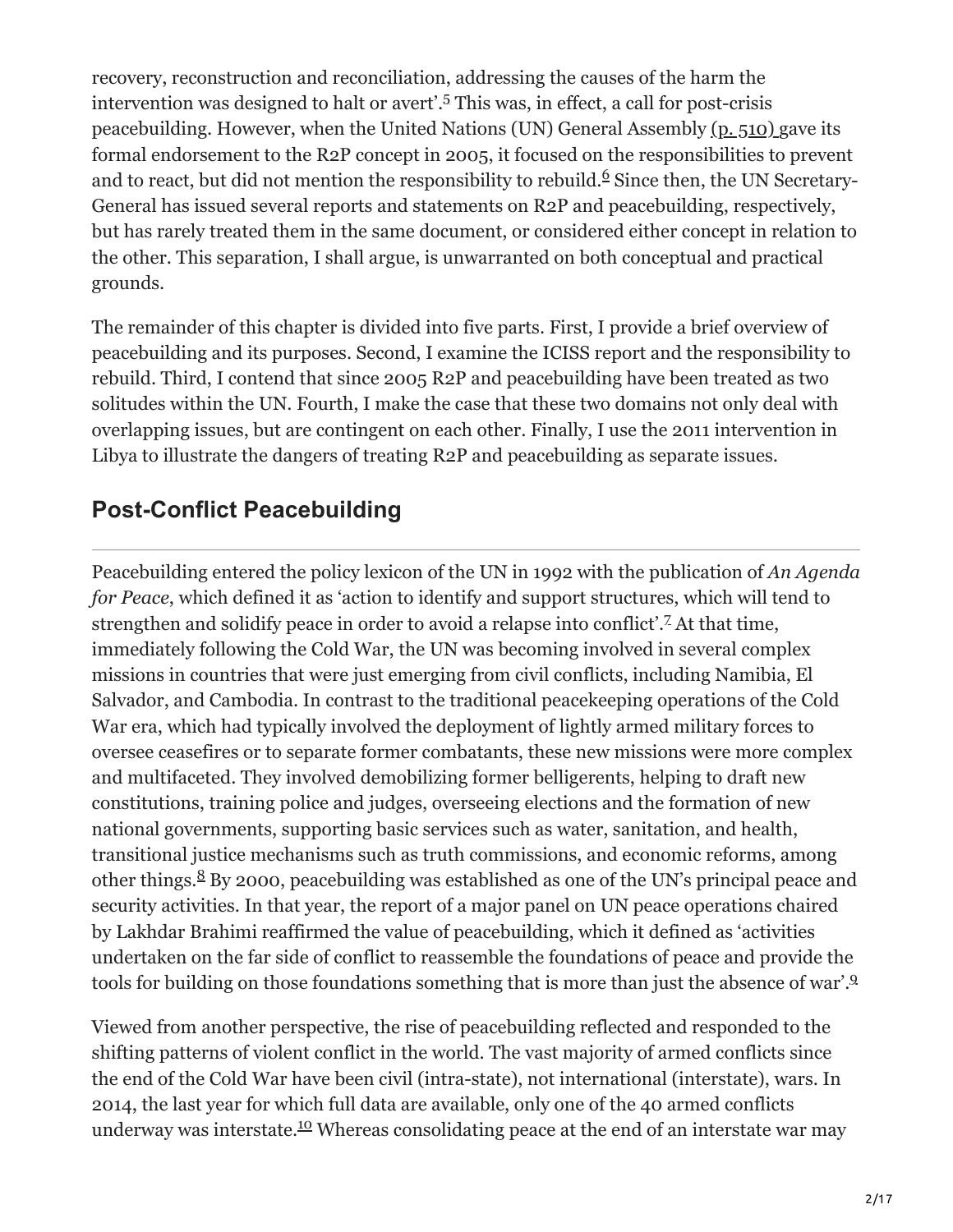require little more than a ceasefire and international monitoring of a buffer area between the formerly warring parties, peacebuilding at the end of a (p. 511) civil war tends to be more demanding and complex. Groups that have recently been killing each other in intra-state conflicts typically continue living within the same borders, thus creating a need for different kinds of assistance, such as institutional reform and reconciliation programmes. Peacebuilding has also been in demand because countries emerging from civil wars are at higher risk of backsliding into conflict, and of falling into a pattern of chronic violence and state failure. Indeed, *repeat* civil wars are now the most common type of conflict. During the first decade of the twenty-first century, 90 per cent of new wars erupted in countries that had previouslyexperienced a civil conflict, a higher proportion than in previous decades.<sup>11</sup> Given the serious risk of conflict relapse, peacebuilding has therefore sought not only to transform fragile ceasefires into durable peace, but also to break self-perpetuating cycles of violence.

#### <span id="page-2-0"></span>**Responsibility to Rebuild, 2001–2005**

<span id="page-2-2"></span><span id="page-2-1"></span>The ICISS was created to provide advice on something other than peacebuilding: namely, how to respond to 'gross and systemic violations of human rights'.<sup>12</sup> As noted earlier, the Commission recommended a three-part model of R2P based on the responsibilities to prevent, react, and rebuild. This represented, in the words of Carsten Stahn, a 'multi-phased conception of responsibility' that envisaged a failure of prevention triggering the need for a reaction, and a reaction producing the need for rebuilding[.](#page-14-9)<sup>13</sup> The ICISS was particularly explicit about the link between intervention and post-crisis rebuilding: '[I] f military intervention action is taken—because of a breakdown or abdication of a state's own capacity or authority in discharging its "responsibility to protect"—there should be a genuine commitment to helping to build a durable peace, and promoting good governance and sustainable development.' $\frac{14}{4}$  Part of the rationale for rebuilding was the imperative of preventing the recurrence of mass atrocities, including by addressing the underlying sources of such violence: 'The objective of such a strategy must be to help ensure that the conditions that prompted the military action do not repeat themselves or simply resurface.'<sup>15</sup> The report also specified a number of focus areas for rebuilding efforts, including:

<span id="page-2-5"></span><span id="page-2-4"></span><span id="page-2-3"></span>After setting out this vision, the ICISS report then addressed several concerns that might emerge during the rebuilding phase, including the possibility that the (p. 512) 'continued presence by the intervener in the target country in the follow-up period' might undermine the sovereignty of the target state[.](#page-14-12)<sup>17</sup> Any suspension of sovereignty, the Commission explained, would need to be temporary and *de facto*, not *de jure*, because the goal of rebuilding must be to 'sustain forms of government compatible with the sovereignty of the state in which the enforcement has occurred'. A second concern was that local actors might develop an 'unhealthy dependency on the intervening authority', which would 'stultify the regrowth of local institutions and the economy', and that a sudden influx of large sums of money could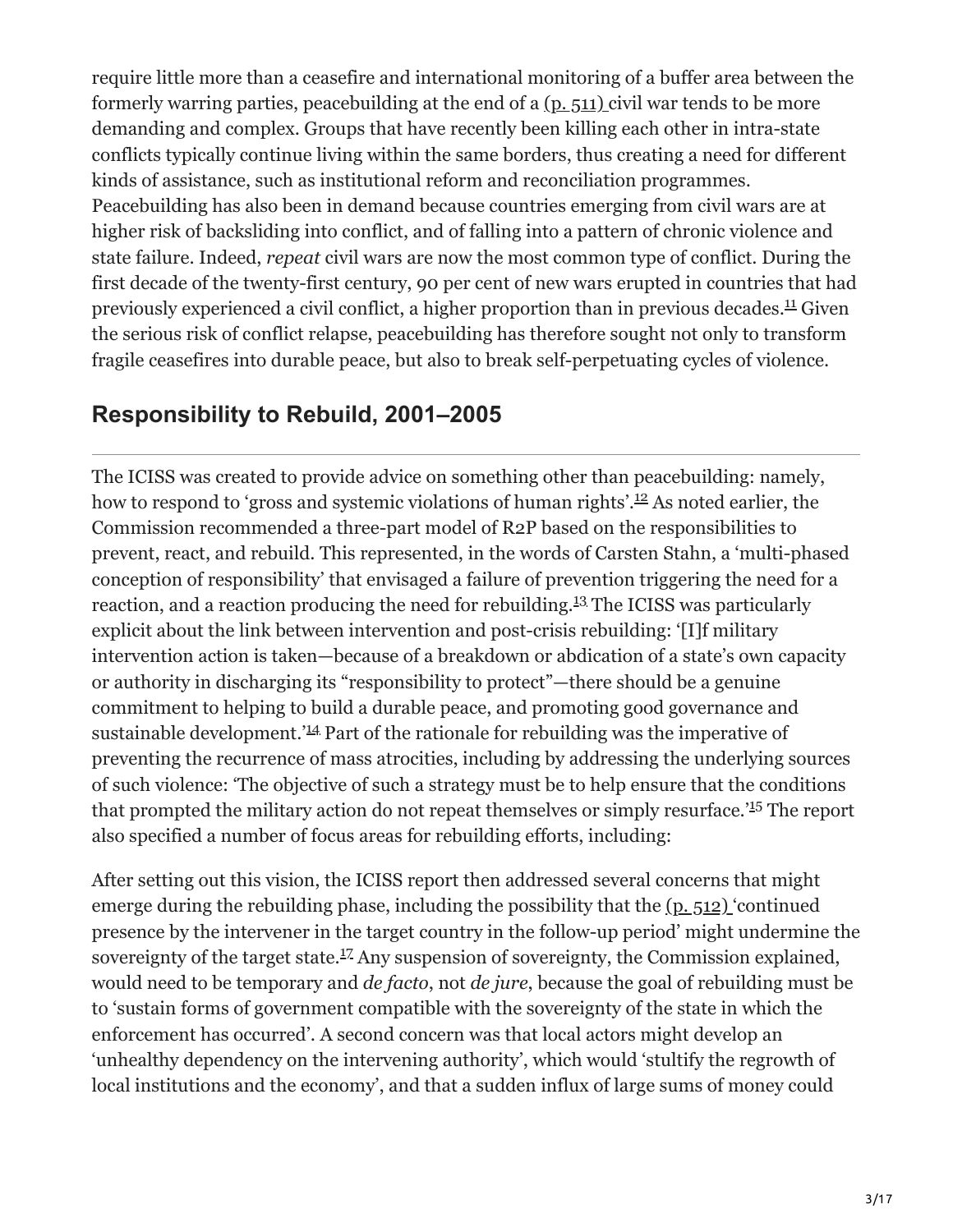have 'distorting economic effects' on fragile economies. Finally, the Commission emphasized that a 'process of devolving responsibility back to the local community' was 'essential to maintain the legitimacy of intervention itself'.

<span id="page-3-0"></span>All of these points would have been very familiar to students of post-conflict peacebuilding. Nevertheless, the ICISS's discussion introduced one new element: the notion that interveners also had a moral obligation—a responsibility—to conduct post-crisis rebuilding.<sup>18</sup> Many scholars and policy practitioners, going back to *The Agenda for Peace* in 1992, had highlighted the importance of peacebuilding in states emerging from conflicts, but the ICISS's portrayal of peacebuilding as a post-intervention *duty* was novel. [19](#page-14-14)

<span id="page-3-2"></span><span id="page-3-1"></span>Four years would pass from the publication of the ICISS report in 2001 until the UN General Assembly approved a version of R2P at its 2005 World Summit, which affirmed that all states have a 'responsibility to protect its populations from genocide, war crimes, ethnic cleansing and crimes against humanity' and that the international community should help individual states to carry out this responsibility, including by building the capacity of states to fulfil their protectionresponsibilities.<sup>20</sup> UN members also indicated that they were 'prepared to take collective action, in a timely and decisive manner, through the Security Council, in accordance with the Charter, including Chapter VII, on a case-by-case basis and in cooperation with relevant regional organizations as appropriate, should peaceful means be inadequate or national authorities are manifestly failing to protect their populations' from atrocity crimes.<sup>[21](#page-14-16)</sup>

<span id="page-3-4"></span><span id="page-3-3"></span>However, there was no mention of the responsibility to rebuild. Of the three elements that had comprised the ICISS's conception of R2P, only the responsibility to prevent and the responsibility to react were included in the General Assembly's 2005 formulation. Some suggest this outcome may have been due to a 'fear of the tremendous costs attached to a rebuilding commitment', $\frac{22}{2}$  but one person who was directly involved in the negotiations of 2005 document, Allan Rock, then Canada's permanent representative to the UN, offers a different explanation: 'Achieving a consensus on the contents of paragraphs 138 and 139 [dealing with R2P] was a difficult, delicate process, and some negotiators concluded that mounting an additional argument in an already fraught process for the explicit inclusion of the responsibility to rebuild might have prolonged and further complicated that process.'<sup>[23](#page-14-18)</sup> He adds: 'It would also have meant increased attention to those cases where intervention would already have occurred. Given the hyper-sensitivity to intervention on the part of many member states, inviting such a result was not seen as good negotiating strategy.'<sup>[24](#page-15-0)</sup>

<span id="page-3-6"></span><span id="page-3-5"></span>On the other hand, the more familiar language of post-conflict peacebuilding appeared elsewhere in the World Summit document, which called for the creation of a (p. 513) Peacebuilding Commission (and an associated Peacebuilding Fund) to serve as a new 'dedicated institutional mechanism to address the special needs of countries emerging from conflict towards recovery, reintegration and reconstruction and to assist them in laying the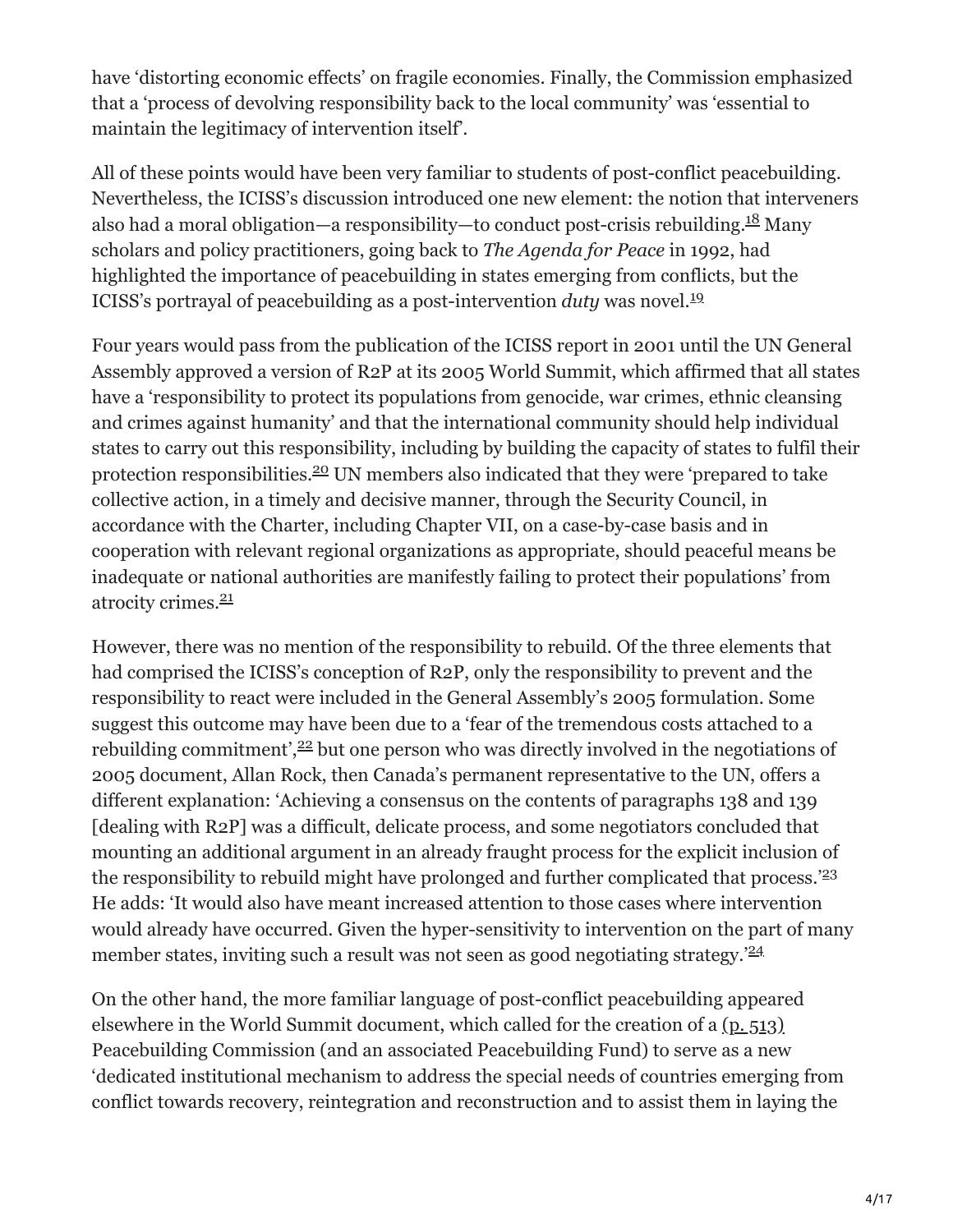<span id="page-4-1"></span>foundation for sustainable development'[.](#page-15-1)<sup>25</sup> Thus, while the World Summit dealt with both R2P and peacebuilding, it did so separately, and gave no indication that these two subjects might be connected.

## **R2P and Peacebuilding: Two Solitudes, 2005–Present**

The estrangement of peacebuilding and R2P at the UN continued in the ensuing years. This was clearly visible in the UN Secretary-General's periodic reports on both subjects, which covered much of the same material, but almost never acknowledged the overlapping content of these two domains.

<span id="page-4-2"></span>Between 2009 and 2014, the Secretary-General issued four reports on peacebuilding, providing updates on UN activities in this area and discussing the principal challenges facing societiesemerging from war. $\frac{26}{5}$  The 2009 report, for example, highlighted issues such as the importance of 'national ownership' of peacebuilding processes.<sup>27</sup> It also pointed to a number of activities of particular importance in peacebuilding, including support to:

<span id="page-4-4"></span><span id="page-4-3"></span>Many of the same themes—including the emphasis on legitimate, accountable, capable, and inclusive governance as a foundation for durable peace—also appeared in the three subsequent peacebuilding reports.<sup>[29](#page-15-4)</sup>

<span id="page-4-6"></span><span id="page-4-5"></span>By contrast, the Secretary-General's six reports on R2P have focused on preventing and reacting to atrocity crimes[.](#page-15-5)<sup>30</sup> The 2014 document, for instance, outlined various (p. 514) ways in which external actors could assist states 'in fulfilling their responsibility to protect populations from genocide, war crimes, ethnic cleansing and crimes against humanity'.<sup>[31](#page-15-6)</sup> However, when it came to providing advice on how best to accomplish this goal, the document echoed the language and substance of the Secretary-General's reports on peacebuilding. Specifically, it underlined the importance of fostering 'effective, legitimate and inclusive governance<sup>'32</sup> and 'participatory and accountable political institutions, respect for the rule of law and equal access to justice, and mechanisms for the fair and transparent managementof economic resources and assets'.<sup>33</sup> It also called for strengthening the rule of law and security sector reform, independent and impartial judicial institutions, and mechanismsfacilitating local dialogue and reconciliation.<sup>34</sup> The resemblance was uncanny. Much of what counted as R2P appeared to be peacebuilding by another name.

<span id="page-4-9"></span><span id="page-4-8"></span><span id="page-4-7"></span><span id="page-4-0"></span>Table 27.1 UN Secretary-General reports on R2P

| Year of<br>report | Words     | <b>Mentions of</b><br>peacebuilding as an<br>activity | <b>Mentions of the Peacebuilding</b><br><b>Commisson or the Peacebuilding Fund</b> |
|-------------------|-----------|-------------------------------------------------------|------------------------------------------------------------------------------------|
| 2014              | $9,820$ 0 |                                                       |                                                                                    |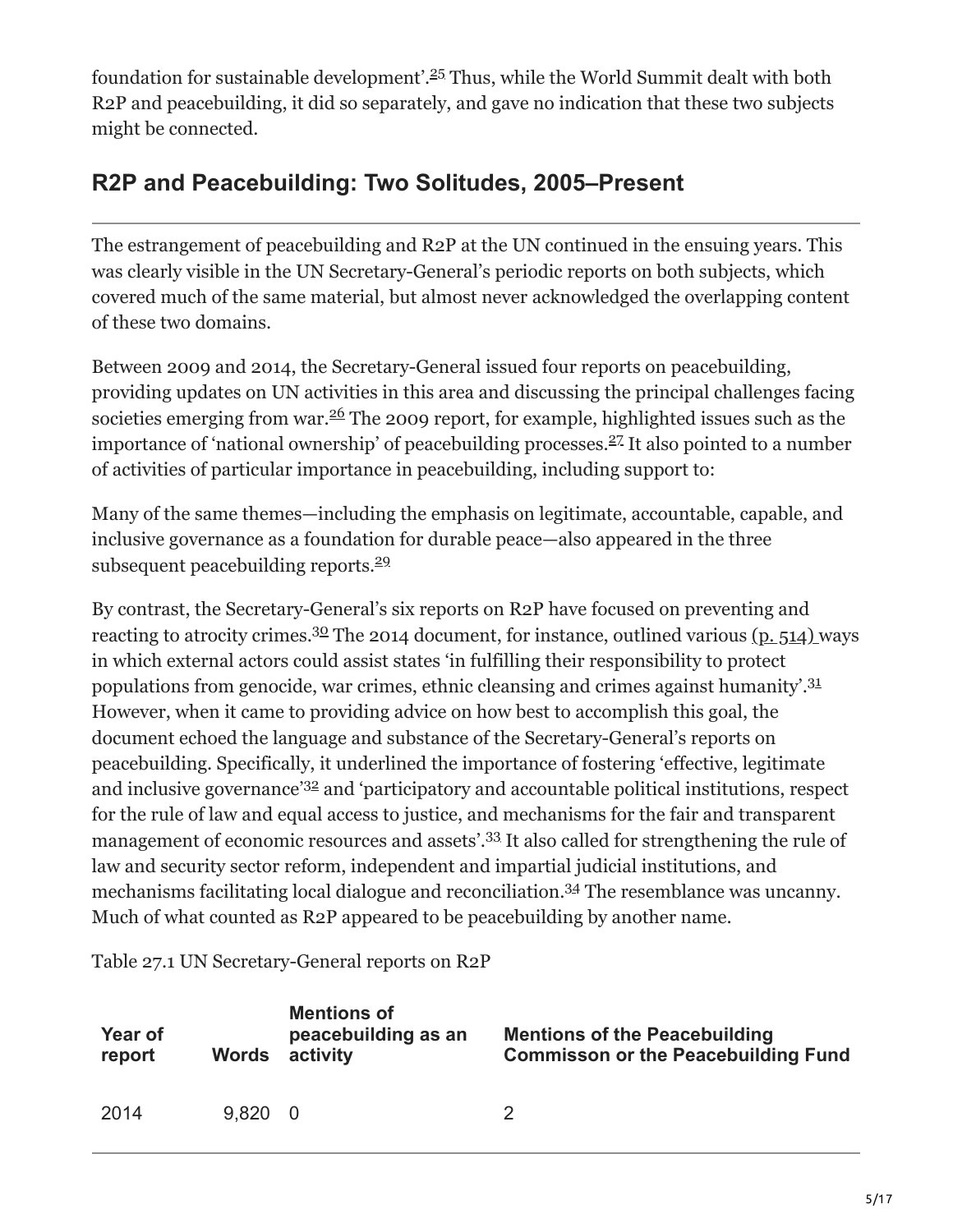| Year of<br>report          | Words    | <b>Mentions of</b><br>peacebuilding as an<br>activity | <b>Mentions of the Peacebuilding</b><br><b>Commisson or the Peacebuilding Fund</b> |
|----------------------------|----------|-------------------------------------------------------|------------------------------------------------------------------------------------|
| 2013                       | 8,427 1  |                                                       | $\mathbf 0$                                                                        |
| 2012                       | 8,559 0  |                                                       | $\overline{0}$                                                                     |
| 2011                       | 6,303 1  |                                                       | 1                                                                                  |
| 2010                       | 3,769 0  |                                                       | $\mathbf 0$                                                                        |
| 2009                       | 16,767 3 |                                                       | $\overline{4}$                                                                     |
| <b>TOTAL</b>               | 53,645 5 |                                                       | $\overline{7}$                                                                     |
| Average<br>(per<br>report) | 8,941    | 0.8                                                   | 1.2                                                                                |

Perhaps these similarities were to be expected. If, as noted previously, atrocity crimes are most likely to take place during armed conflicts, efforts to transform a ceasefire into a stable and lasting peace—the essence of peacebuilding—should help to reduce the incidence of mass atrocities. Peacebuilding, in this sense, can be simultaneously post-conflict and preventive, because it seeks to prevent the resurgence of violence in countries emerging from war.

Considerably more puzzling, however, was the fact that R2P reports barely ever referred to peacebuilding, and vice versa, even though they covered much of the same material, raised many of the same concerns, and made similar policy recommendations. Table [27.1](#page-4-0) shows the number of references to either peacebuilding or the Peacebuilding Commission (and the related Peacebuilding Fund) in the Secretary-General's six reports on R2P. These reports were long, averaging nearly 9,000 words each, but they barely mentioned peacebuilding at all. This was also true, in the converse, for the (p. 515) Secretary-General's reports on peacebuilding. As Table [27.2](#page-5-0) indicates, these four reports totalled almost 40,000 words, but included no mentions of R2P at all (and only two references to the related concept of civilian protection<sup>[35](#page-15-10)</sup>).

<span id="page-5-1"></span><span id="page-5-0"></span>Table 27.2 UN Secretary-General reports on peacebuilding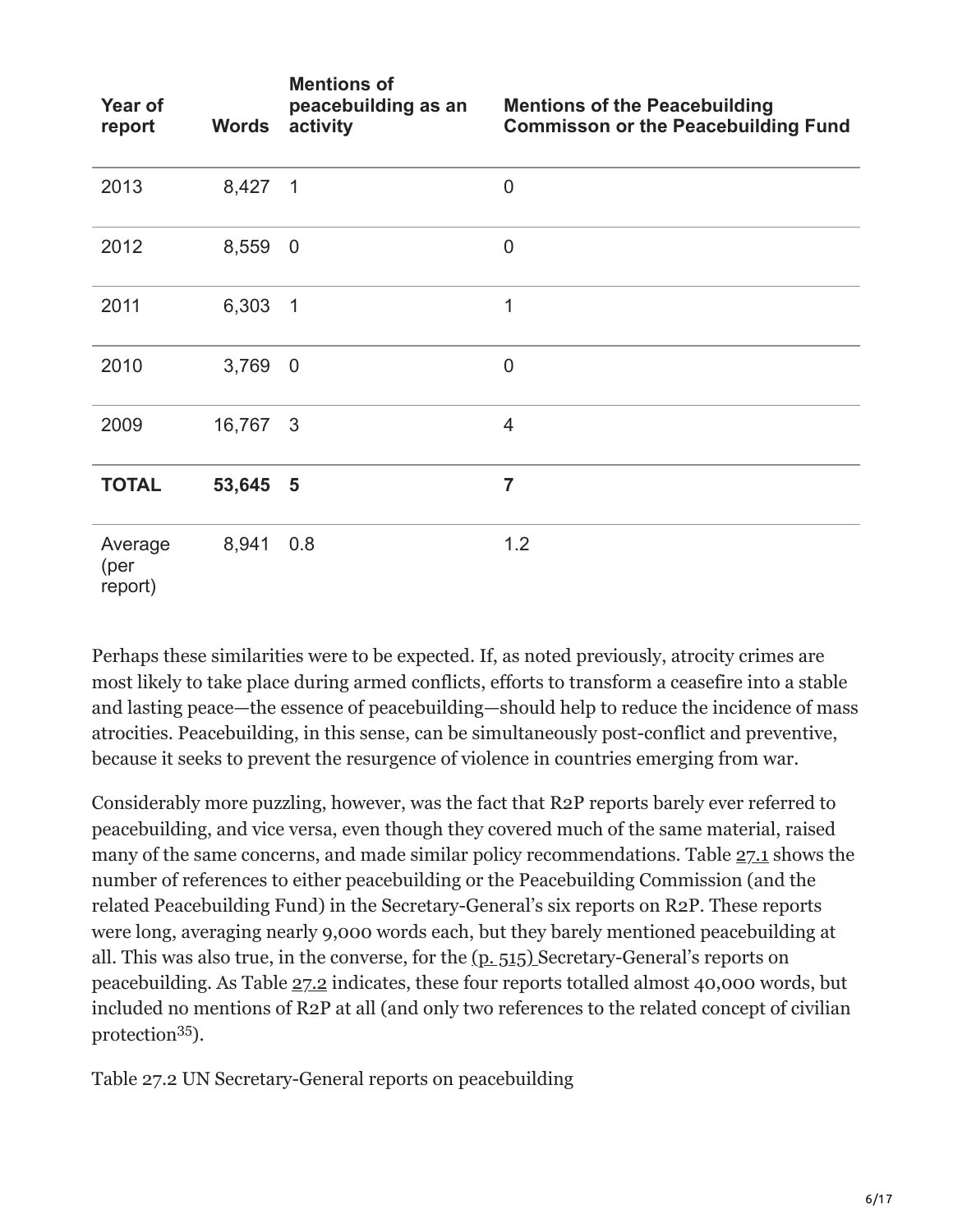| 2014         | 8,707  | $\overline{0}$   | 4              |
|--------------|--------|------------------|----------------|
| 2012         | 8,915  | $\overline{0}$   | 0              |
| 2010         | 8,956  | 0                | 0              |
| 2009         | 13,398 | $\overline{0}$   |                |
| <b>TOTAL</b> | 39,976 | $\boldsymbol{0}$ | $\overline{2}$ |

**Year of report ear of report Words Mentions of R2P Mentions of R2P Mentions of civilian protection Mentions of civilian protection**

<span id="page-6-0"></span>For the UN Secretary-General, R2P and peacebuilding seemed almost to occupy parallel but disconnected universes. Only once, in all ten of these reports, did he refer to a direct connection between these two domains. In 2009, he wrote: 'Post-trauma peacebuilding offers a critical point of assistance relating to the responsibility to protect. The surest predictorof genocide is past genocide.<sup>'36</sup> But, rather than pursuing this observation further, he merely added: 'Possibilities should be explored for greater involvement of the Peacebuilding Commission in helping States to fulfil their obligations relating to the responsibility to protect.' This was hardly a rousing call to action—and, as it turned out, the Peacebuilding Commission never took up his suggestion.

<span id="page-6-1"></span>Part of the explanation for this state of affairs may have been simple path dependence—a separation set in motion by the General Assembly's handling of these issues in 2005, which not only treated the two domains as disconnected, but also produced different institutional mechanisms to implement the R2P and peacebuilding agendas. The new Peacebuilding Commission, for instance, avoided involvement in preventive action and instead focused on countries that were emerging from conflict. Nor was there any significant interest, particularly among developing countries, in shifting the Commission towards a more conflict-prevention or crisis-management role. As Necla Tschirgi and Richard Ponzio note: 'It was not coincidental that the first two countries on the [Peacebuilding Commission's] agenda were Sierra Leone and Burundi, already in the latter phases of their transitions from war.'<sup>[37](#page-15-12)</sup> Similarly, those appointed into the new position of Special Adviser to the Secretary-General on the Responsibility to Protect have worked within the framework established by both the 2005 General Assembly resolution and the Secretary-General's subsequent reports, which, as we have seen, have focused on prevention and reaction, while paying little attention to postconflict peacebuilding. Political prudence may have further reinforced this tendency: in spite (p. 516) of the unanimous endorsement of the 2005 General Assembly decision, the consensus to approve the R2P principles and to create the Peacebuilding Commission was fragile, with many states expressing scepticism about one or the other initiative, or both. In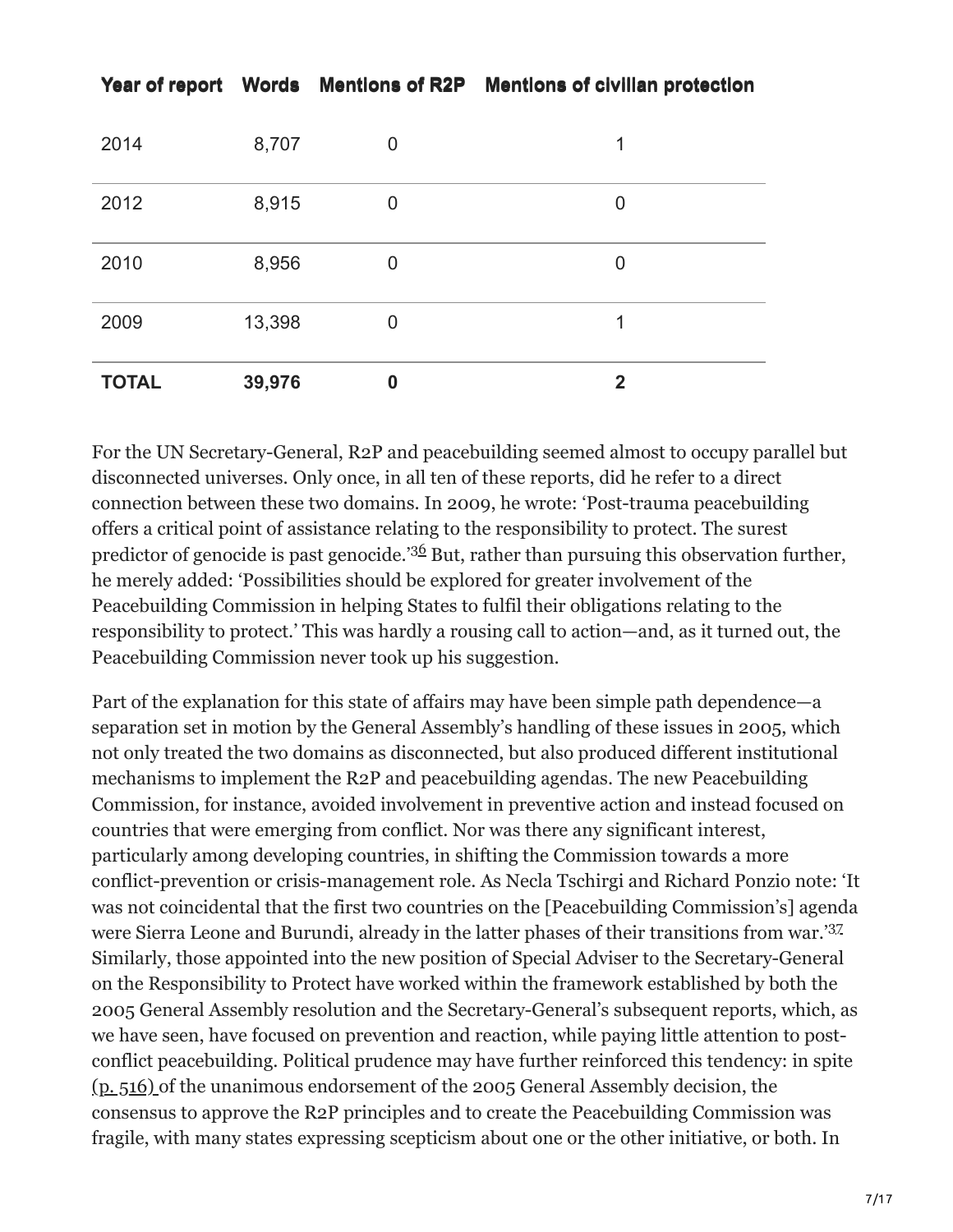that context, the idea of extending R2P or the Commission into new areas may have been judged politically risky, particularly in the formative years after 2005, when both initiatives were just being implemented. Whatever the explanation, the result was a distinct and enduring separation of these two domains.

### **R2P Presupposes Peacebuilding**

Thus far I have argued that preventing mass atrocities entails many of the same imperatives as peacebuilding, even if the UN has tended to treat them as separate subjects. These imperatives include the promotion of inter-communal dialogue, effective and legitimate justice mechanisms, and inclusive, participatory government institutions in internallydivided societies. To the extent that such actions take place in countries that previously experienced large-scale violence, they simultaneously advance the goals of both R2P and peacebuilding.

<span id="page-7-0"></span>However, the connection between R2P and peacebuilding runs even deeper. Although R2P privileges peaceful over coercive measures, the responsibility to react includes the possible use of armed force by international actors to protect civilian populations from atrocity crimes under certain circumstances including, as the 2005 General Assembly resolution stated, if the government of the affected country is 'manifestly failing to protect their populations' and if peaceful measures prove inadequate.<sup>38</sup> But what comes *after* this type of intervention? For many scholars, there are important normative and legal questions at stake, including whether interveners are morally obliged to undertake post-intervention peacebuilding—or, put another way, is there a *jus post bellum*?<sup>39</sup> This question remains unresolved. As Alexandra Gheciu and Jennifer Welsh have pointed out, international law does not provide a clearanswer.<sup>40</sup> Nor has moral theorizing yielded any consensus about whether outside interveners have specific duties to rebuild the target countries following an intervention.<sup>[41](#page-15-16)</sup>

<span id="page-7-4"></span><span id="page-7-3"></span><span id="page-7-2"></span><span id="page-7-1"></span>These normative debates are fascinating, but they may inadvertently obscure a more direct connection between the responsibility to react and peacebuilding—a connection rooted in the 'strategic logic' of humanitarian intervention, rather than international law or morality. The strategic logic of any military operation is the assumed or expected relationship between the use of armed force and its desired outcome.<sup>42</sup> Such assumptions underpin all interventions, including those with the humanitarian goal of averting or ending atrocity crimes. To date, however, there has been relatively little analysis of the strategic logic of humanitarian intervention itself. Most scholarship in this area has focused on the normative and procedural questions of whether such operations should be conducted and under what circumstances, rather than the more practical question of how such operations are expected to achieve their stated goals.

<span id="page-7-5"></span>(p. 517) A closer look at this practical question reveals a number of peculiarities in the strategic logic of humanitarian intervention.<sup>43</sup> One such peculiarity—which I call the endstate problem—bears directly on the relationship between R2P and peacebuilding, and can be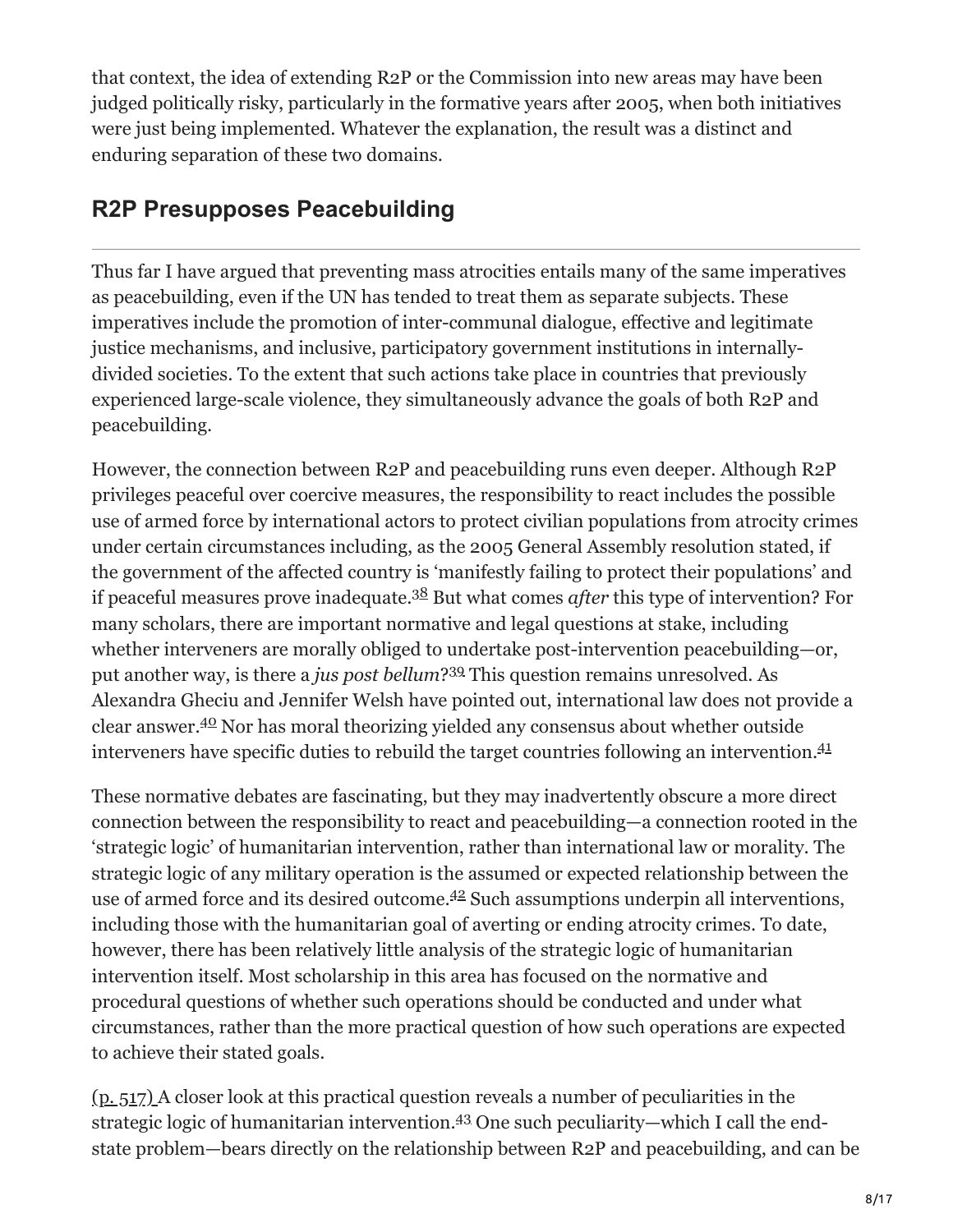summarized as follows: when outside forces set out to secure a population under threat and succeed, they are likely to face the dilemma of deciding how to end their mission without recreating the same threatening conditions that prompted military action in the first place. Establishing a protected 'safe area', for example, may provide immediate security for an atrisk population, but perhaps only for as long as the interveners remain present. In some circumstances, removing this presence could be tantamount to placing the endangered people back at risk, contrary to both the original purpose of the mission and the principles of R2P.

What, then, is to be done in such a situation? One option might be to continue the international operation indefinitely—in effect, to provide a semi-permanent protective presence. However, the intervening power would almost certainly face demands from the protected population for other forms of assistance in this case, and they might even find it necessary to provide 'transitional administration', or to temporarily govern the territory—as was the case in Kosovo, for example, after the North Atlantic Treaty Organization (NATO) bombed that territory in 1999. One way or another, if interveners remain to provide ongoing protection, their preponderant power is likely to make them the *de facto* authority of the territory, which might in turn produce pressures to provide other kinds of help—ranging from the provision of relief supplies to the direct administration of territory—all of which are forms of post-intervention peacebuilding.

A second option after an endangered populace has been secured might be to eliminate the source of the threat against them, thus allowing the interveners to depart without placing the population back at risk. If, however, the threat had come from the government of the country in question, which is likely in the case of an uninvited foreign intervention to prevent atrocities, eliminating this threat might itself entail regime change. This is obviously a much more expansive and ambitious undertaking than the initial goal of stopping an imminent or actual atrocity crime, and it might include assistance with the transition to new political arrangements and security during the interim period—in other words, peacebuilding.

A third option for interveners might be to negotiate a settlement to the crisis without removing the party that posed the initial threat—most likely, the offending government. However, this would almost certainly require ongoing protection for at-risk groups, because the former 'perpetrators' would retain their ability to inflict new harm. The terms of a new political settlement, in other words, would need to be guaranteed, probably by outside parties. Yet again, this would represent a more expansive mission than simply averting an imminent or actual atrocity crime: a long-term international commitment to peacebuilding.

In sum, while the use of military force for R2P purposes may be separable from peacebuilding in normative and legal theory, this separation disappears when one considers the practical requirements of humanitarian intervention. Regardless of whether there is (p. 518) an obligation to rebuild, some form of peacebuilding appears to be a strategicnecessity in the aftermath of R2P interventions. In this sense, R2P presupposes peacebuilding.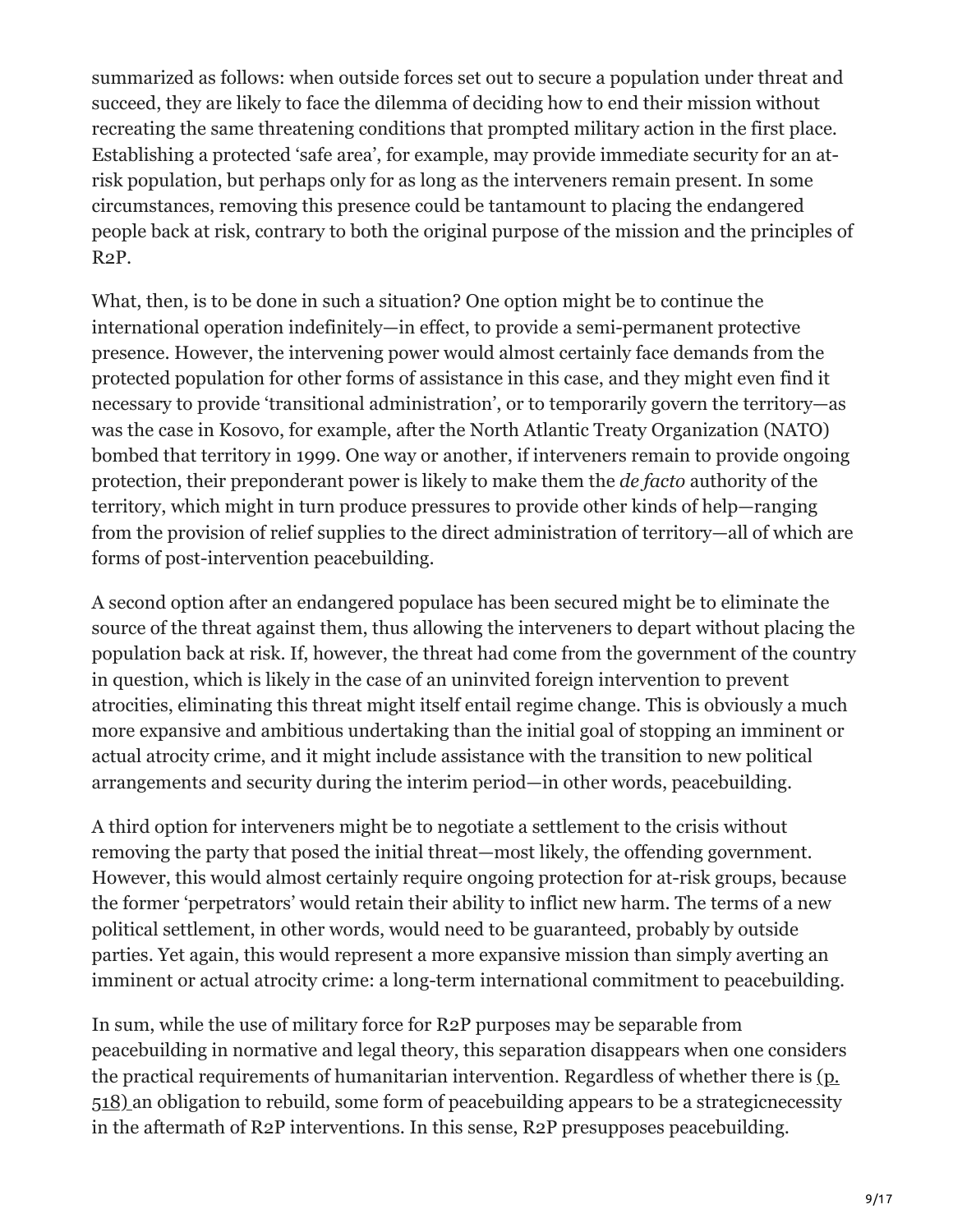## **Chaos in Libya: A Cautionary Tale**

<span id="page-9-0"></span>Events in Libya have demonstrated the dangers of failing to recognize the integral connection betweenR2P and peacebuilding.<sup>44</sup> The international intervention of March 2011, authorized by the UN Security Council using the language of R2P, quickly succeeded in driving the forces of Libya's then President Muammar Gadhafi away from the city of Benghazi, which he had threatened to assault. At that point, however, the intervening coalition faced the endstate problem: namely, how to terminate the air operation without placing the residents of Benghazi (and of other populated centres) back at risk. Their apparent solution was to provide further support to the Libyan rebels, who gradually gained the capability to counterattack Gadhafi's forces, now with the assistance of outside air forces, coordinated by NATO. [45](#page-16-0) By late August, the Libyan capital was captured. A few weeks later, the rebels located and killed Gadhafi and destroyed the remnants of his regime.

<span id="page-9-3"></span><span id="page-9-2"></span><span id="page-9-1"></span>Whilethe Libyan intervention raised a number of troubling questions,  $46$  in the remainder of this chapter I will focus on the international peacebuilding strategy following the collapse of the Gadhafi regime—or, perhaps more to the point, the *absence* of such a strategy. Apart from a small UN advisory mission, Libya was effectively 'left to fend for itself'. <sup>47</sup> The new transitional government had no coercive tools at its disposal. It was almost entirely dependent on the willingness of different militia groups to comply and enforce the new order, but these militias lacked trust in each other. Their mistrust grew into rivalry, which ultimately became hostility and open fighting. The lessons learned in so many previous postconflict circumstances—that security vacuums must be filled and private actors demobilized and disarmed, particularly in the period immediately following the war when the willingness to build new institutional arrangements is typically at its maximum—seemed to have been forgotten.

<span id="page-9-5"></span><span id="page-9-4"></span>These lessons were apparently ignored by NATO and by the individual members of the intervention coalition, who seemed quite eager to declare their mission accomplished and to disengage from Libya as quickly as possible. Although the victorious Libyan rebels also initially rejected the idea of foreign troops on their territory, their position started to change when the country's security began to deteriorate. Some speculate that they might have agreed to a small peacekeeping force—at least to maintain security in Tripoli and to create political space for the establishment of a new Libyan government and national security forces—if such a force had been offered, but we will never know. Christopher Chivvis and Jeffrey Martini estimate that fewer than 5,000 international troops may have been required to secure the Libyan capital, but that Western countries had no interest in exploring these options: 'Had Western governments themselves been more committed to deploying such a force, it is very difficult (p. 519) to imagine that they would not have been able to arrange an invitation from the Libyan government under these conditions, especially for a more limited force.'48 In any event, Libyan authorities' appeals for help grew louder as time passed, but to little avail.<sup>[49](#page-16-4)</sup> 'Repeated Libyan requests for assistance in restoring security were brushed off', wrote the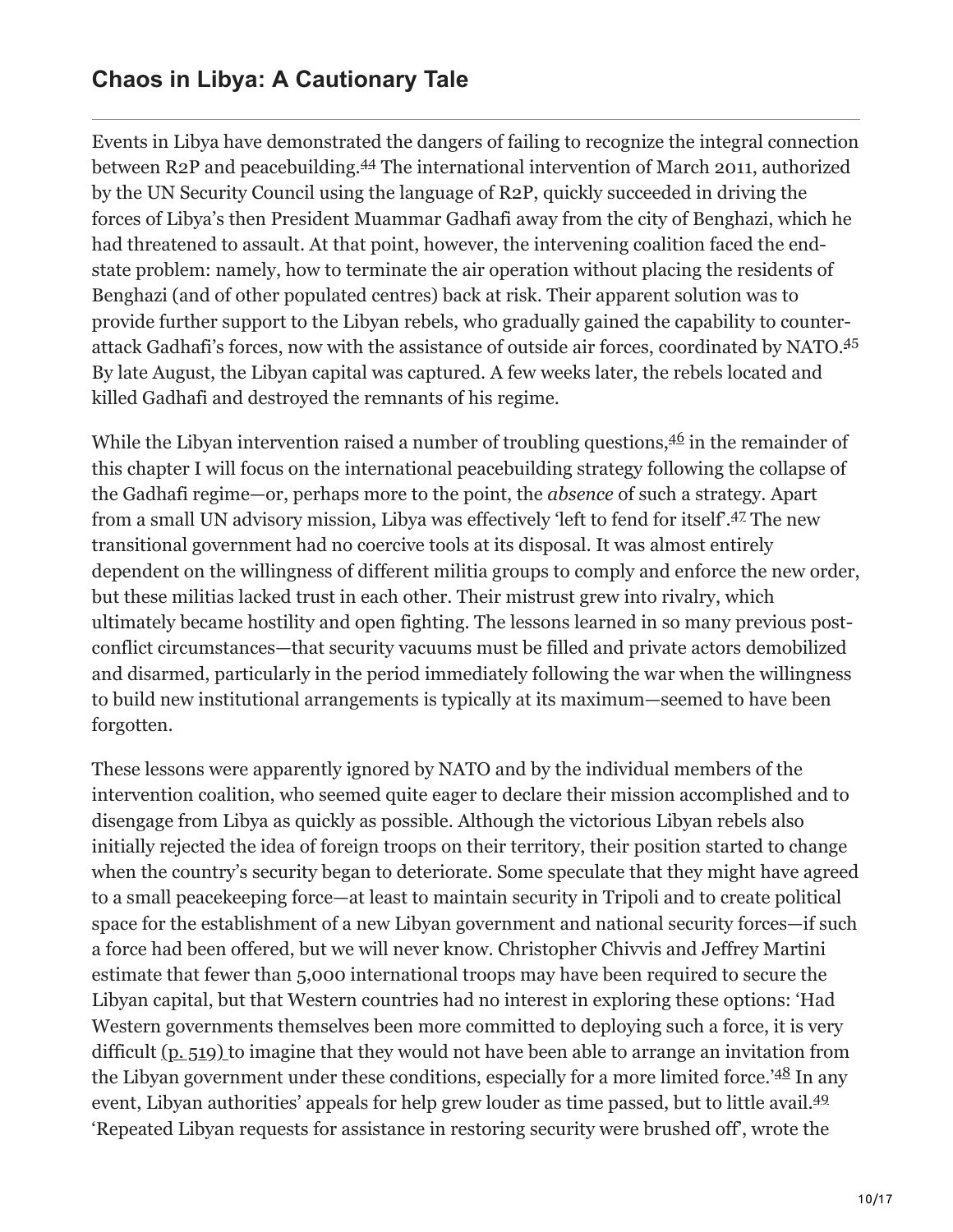<span id="page-10-0"></span>Washington Post three years later.<sup>50</sup> The result was a slow slide towards a new civil war and the gradual disintegration of the country, with potentially grave consequences for local, regional, and international security. As NATO's then Secretary-General, Anders Fogh Rasmussen, publicly acknowledged in September 2014: '[S] een retrospectively, I think the international community as such did too little, too late to help the new authorities in Libya build a new nation.'<sup>[51](#page-16-6)</sup>

<span id="page-10-1"></span>The intervening countries' apparent failure to anticipate the importance of stabilizing the Libyan capital after the collapse of the Gadhafi regime seems like negligence in retrospect, given the lessons of civil war termination and peacebuilding elsewhere. What initially appeared to be a great success for R2P—the prevention of an imminent mass atrocity in Benghazi—ended up looking more like a Pyrrhic victory. What if, instead, the very notion of R2P had been understood to include post-intervention peacebuilding, not as an optional addon but as an integral part of the doctrine, just as the ICISS had suggested? If so, it might have been more difficult to invoke R2P to justify an intervention without also acknowledging the likely need for peacebuilding afterwards. Of course, the interveners might have reached the same decisions, walking away from Libya after the rebel victory, but at least they might have been called upon to explain their peacebuilding plans. No such explanations are required, however, if R2P and peacebuilding continue to be treated as separate domains.

## **Conclusion**

The tendency of policy-makers in the UN and elsewhere to treat R2P and peacebuilding as separate domains is no longer sustainable. As I have argued in this chapter, this separation can be traced back to the General Assembly's decision in 2005 to endorse a version of R2P that included only two of the three elements recommended by the ICISS in 2001—the responsibility to prevent and the responsibility to react—while sidelining the responsibility to rebuild. Although new peacebuilding institutions were created at the same time, R2P and peacebuilding continued to be treated as separate policy areas within the UN. This is clearly visible in the Secretary-General's periodic reports on R2P and peacebuilding, which have paradoxically addressed many of the same issues and made similar recommendations without exploring—or even fully acknowledging—the close relationship between these two domains. Much of the academic literature, too, has treated peacebuilding and R2P separately. With the notable exception of those who investigate the *jus post bellum*, few scholars of R2P have delved deeply into the literature on peacebuilding—or vice versa.

(p. 520) I have taken these observations one step further: not only do these two subjects intersect, but peacebuilding appears to be an integral part of R2P. As we have seen, peacebuilding strategies aimed at reducing the risks of conflict relapse are core strategies for preventing atrocity crimes. Further, the use of coercive military force to stop an imminent or actual atrocity crime creates its own requirement for post-crisis peacebuilding. To treat these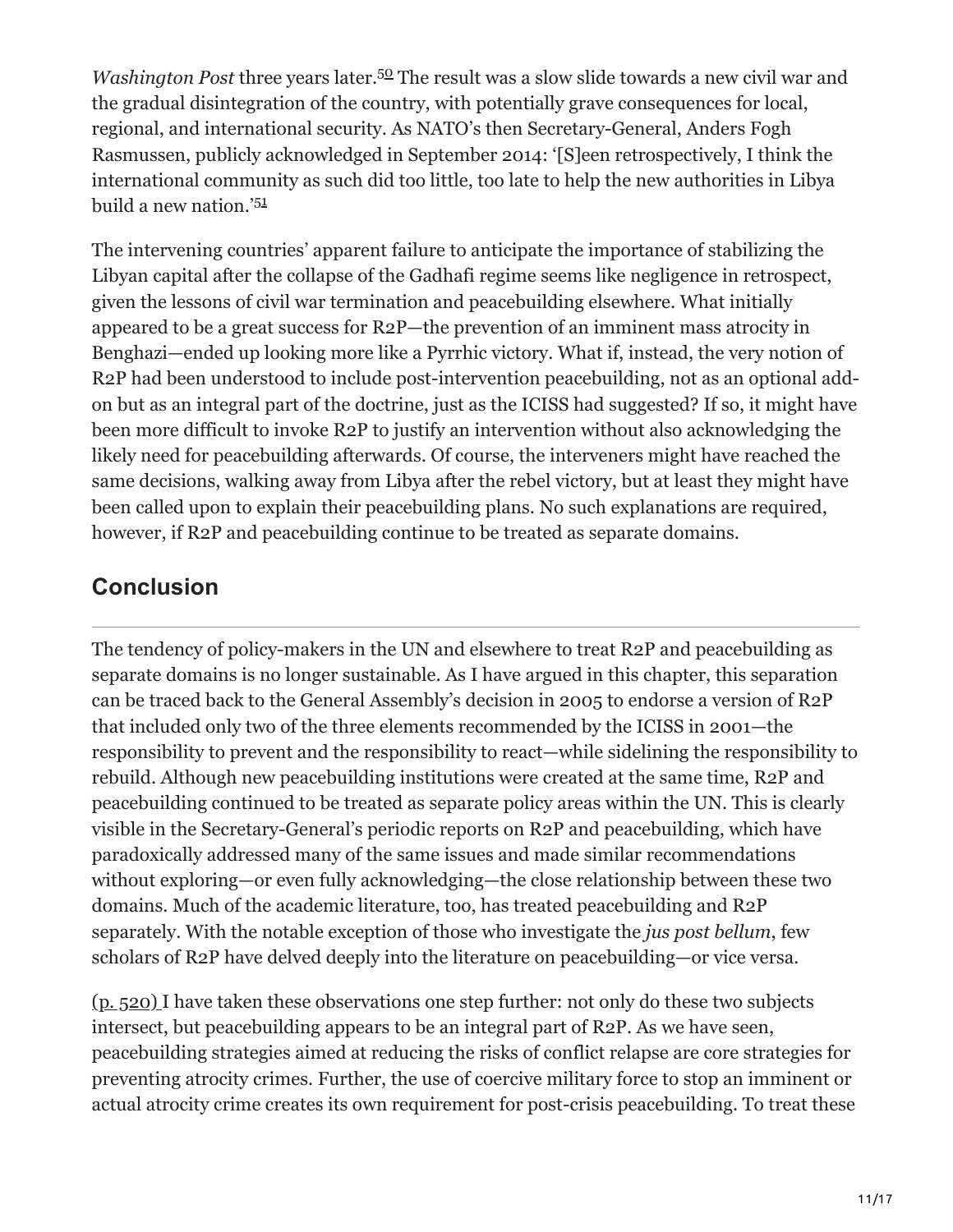two domains as separate, in other words, is not just conceptually flawed. It is potentially risky, particularly if decision-makers contemplate military intervention without simultaneously considering the need for follow-on peacebuilding.

### **References**

Bellamy, Alex J. (2008). 'The Responsibilities of Victory: *Jus Post Bellum* and the Just War', *Review of International Studies* 34(4): 601–25.Find this resource:

Boutros-Ghali, Boutros (1992). *An Agenda for Peace: Preventive Diplomacy, Peacemaking, and Peacekeeping: Report of the Secretary-General*, A/47/277–S/24111 (New York: United Nations).Find this resource:

(p. 522) Chivvis, Christopher and Jeffrey Martini (2014). 'Libya after Qaddafi: Lessons and Implications for the Future'. Research report (Santa Monica, CA: RAND Corporation).Find this resource:

Cohen, Richard (2012). 'The Price of Obama's Leading from Behind', *The Washington Post*, [17 September. <http://www.washingtonpost.com/opinions/richard-cohen-the-price-of](http://www.washingtonpost.com/opinions/richard-cohen-the-price-of-obamas-leading-from-behind/2012/09/17/b9314986-00f2-11e2-b257-e1c2b3548a4a_story.html)obamas-leading-from-behind/2012/09/17/b9314986-00f2-11e2-b257 e1c2b3548a4a\_story.html>.Find this resource:

Gheciu, Alexandra and Jennifer Welsh (2009). 'The Imperative to Rebuild: Assessing the Normative Case for Postconflict Reconstruction', *Ethics & International Affairs* 23(2): 121– 46.Find this resource:

International Commission on Intervention and State Sovereignty (ICISS) (2001). *The Responsibility to Protect: Report of the International Commission on Intervention and State Sovereignty* (Ottawa: International Development Research Centre).Find this resource:

Paris, Roland (2004). *At War's End: Building Peace after Civil Conflict* (Cambridge: Cambridge University Press).Find this resource:

Paris, Roland (2014). 'The "Responsibility to Protect" and the Structural Problems of Preventive Humanitarian Intervention', *International Peacekeeping* 21(5): 569–603.Find this resource:

Pattison, James (2015). '*Jus Post Bellum* and the Responsibility to Rebuild', *British Journal of Political Science* 45(3): 635–61.Find this resource:

Rasmussen, Anders Fogh (2014). 'A Force for Freedom'. Speech by NATO Secretary-General Anders Fogh Rasmussen at Carnegie Europe, 16 September. <[http://www.nato.int/cps/en/natohq/opinions\\_113063.htm](http://www.nato.int/cps/en/natohq/opinions_113063.htm)>.Find this resource: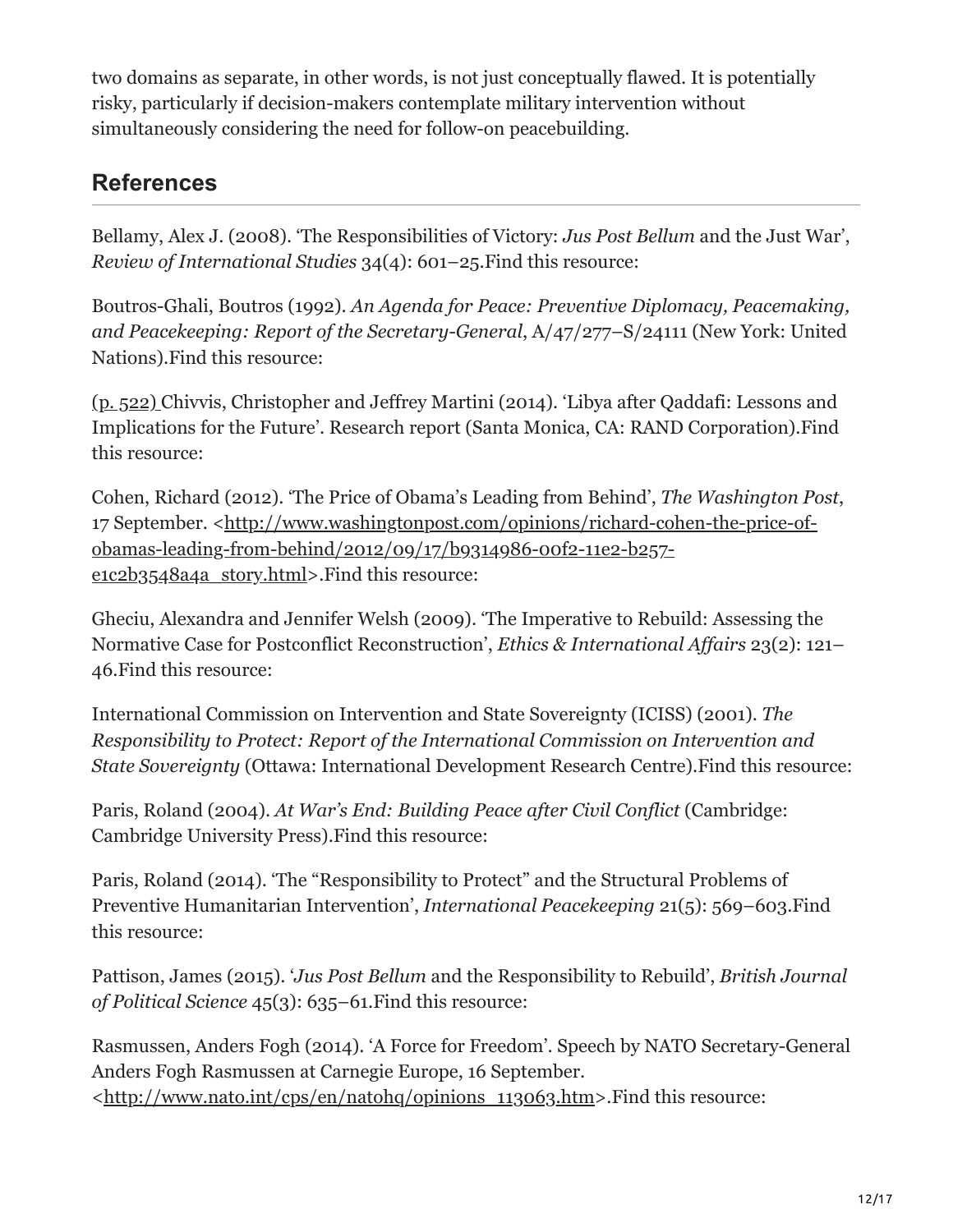Robinson, Paul (2013). 'Is There an Obligation to Rebuild?', in Alice MacLachlan and Allen Speight (eds.), *Justice, Responsibility and Reconciliation in the Wake of Conflict* (Dordrecht: Springer), pp. 105–16.Find this resource:

Schnabel, Albrecht (2012). 'The Responsibility to Rebuild', in W. Andy Knight and Frazer Egerton (eds.), *The Routledge Handbook of the Responsibility to Protect* (Abingdon: Routledge), pp. 50–63.Find this resource:

Stahn, Carsten (2007). 'Responsibility to Protect: Political Rhetoric or Emerging Legal Norm?', *American Journal of International Law* 101(1): 99–120.Find this resource:

Themnér, Lotta and Peter Wallensteen (2015). 'Armed Conflicts, 1946–2014', *Journal of Peace Research* 52(4): 536–50. Find this resource:

Tschirgi, Necla and Richard Ponzio (2015). 'The Dynamics that Shaped the PBC, PBF and PBSO in the Early Years'. Paper prepared for the annual convention of the International Studies Association, New Orleans, February.Find this resource:

Ulfelder, Jay and Benjamin Valentino (2008). 'Assessing the Risks of State-Sponsored Mass Killing'. Report of the Political Instability Task Force. <[http://ssrn.com/abstract=1703426>](http://ssrn.com/abstract=1703426).

United Nations (2000). *Report of the Panel on United Nations Peace Operations*, A/55/305–S/2000/809, 21 August.Find this resource:

United Nations (2004). *A More Secure World: Our Shared Responsibility. Report of the Secretary-General's High-Level Panel on Threats, Challenges and Change*, A/59/565, 2 December.Find this resource:

United Nations (2005). *World Summit Outcome Document*, adopted by UN General Assembly Resolution A/RES/60/1, 24 October.Find this resource:

United Nations (2009a). *Report of the Secretary-General on Peacebuilding in the Immediate Aftermath of Conflict*, A/63/881–S/2009/304, 11 June.Find this resource:

United Nations (2009b). *Implementing the Responsibility to Protect: Report of the Secretary-General*, A/63/677, 12 January.Find this resource:

United Nations (2010a). *Early Warning, Assessment and the Responsibility to Protect*, A/64/864, 14 July.Find this resource:

(p. 523) United Nations (2010b). *Progress Report of the Secretary-General on Peacebuilding in the Immediate Aftermath of Conflict*, A/64/866–S/2010/386, 16 July.Find this resource: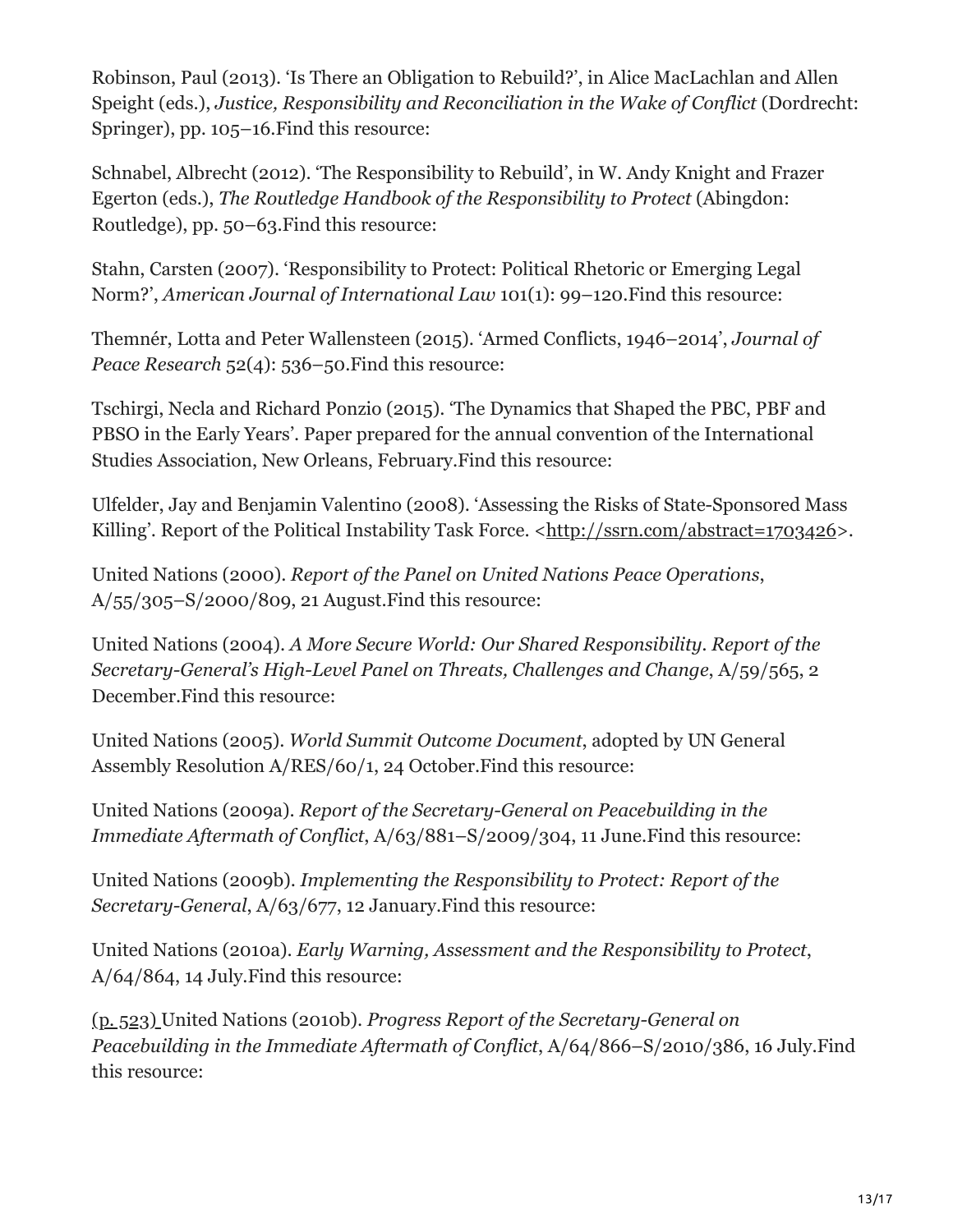United Nations (2011). *The Role of Regional and Subregional Arrangements in Implementing the Responsibility to Protect*, A/65/877–S/2011/393, 28 June.Find this resource:

United Nations (2012a). *Peacebuilding in the Aftermath of Conflict*, A/67/499, 8 October.Find this resource:

United Nations (2012b). *Responsibility to Protect: Timely and Decisive Response*, A/66/874–S/2012/578, 25 July.Find this resource:

United Nations (2013). *Responsibility to Protect: State Responsibility and Prevention*, A/67/929–S/2013/399, 9 July.Find this resource:

United Nations (2014a). *Fulfilling Our Collective Responsibility: International Assistance and the Responsibility to Protect*, A/68/947–S/2014/449, 11 July.Find this resource:

United Nations (2014b). *Peacebuilding in the Aftermath of Conflict*, A/69/399, 23 September.Find this resource:

Valentino, Benjamin A. (2014). 'Why We Kill: The Political Science of Political Violence against Civilians', *Annual Review of Political Science* 17(1): 89–103.Find this resource:

Vandiver, John (2014). 'Security Concerns Delay NATO Assistance to Libya', *Stars and Stripes*[, 19 May. <http://www.stripes.com/news/security-concerns-delay-nato-assistance](http://www.stripes.com/news/security-concerns-delay-nato-assistance-to-libya-1.283824)to-libya-1.283824>.Find this resource:

Walter, Barbara F. (2010). 'Conflict Relapse and the Sustainability of Post-Conflict Peace'. Background paper for the *World Development Report 2011*, 13 September. [<http://web.worldbank.org/archive/website01306/web/pdf/wdr%20background%20paper](http://web.worldbank.org/archive/website01306/web/pdf/wdr%20background%20paper_walter_04dbd.pdf) walter\_04dbd.pdf>.Find this resource:

Washington Post (2014). 'Libya Crumbles as the United States Looks the Other Way', [unsigned editorial, 7 August. <http://www.washingtonpost.com/opinions/libya-crumbles](http://www.washingtonpost.com/opinions/libya-crumbles-as-the-united-states-looks-the-other-way/2014/08/07/18beb06a-1bf3-11e4-ab7b-696c295ddfd1_story.html)as-the-united-states-looks-the-other-way/2014/08/07/18beb06a-1bf3-11e4-ab7b-696c295ddfd1\_story.html>.

#### **Notes:**

<span id="page-13-0"></span>([1.\)](#page-0-0) The author wrote this article prior to becoming an advisor to the Government of Canada. Its content does not necessarily reflect the views of the government.

<span id="page-13-1"></span>([2.\)](#page-0-1) Peacebuilding is sometimes defined more broadly, but most often refers to *post-conflict* activities. See the definitions provided in what follows.

<span id="page-13-2"></span>([3.\)](#page-0-2) [Valentino 2014](https://www.oxfordhandbooks.com/view/10.1093/oxfordhb/9780198753841.001.0001/oxfordhb-9780198753841-e-27#oxfordhb-9780198753841-e-27-bibItem-1303); [Ulfelder and Valentino 2008](https://www.oxfordhandbooks.com/view/10.1093/oxfordhb/9780198753841.001.0001/oxfordhb-9780198753841-e-27#oxfordhb-9780198753841-e-27-bibItem-1289).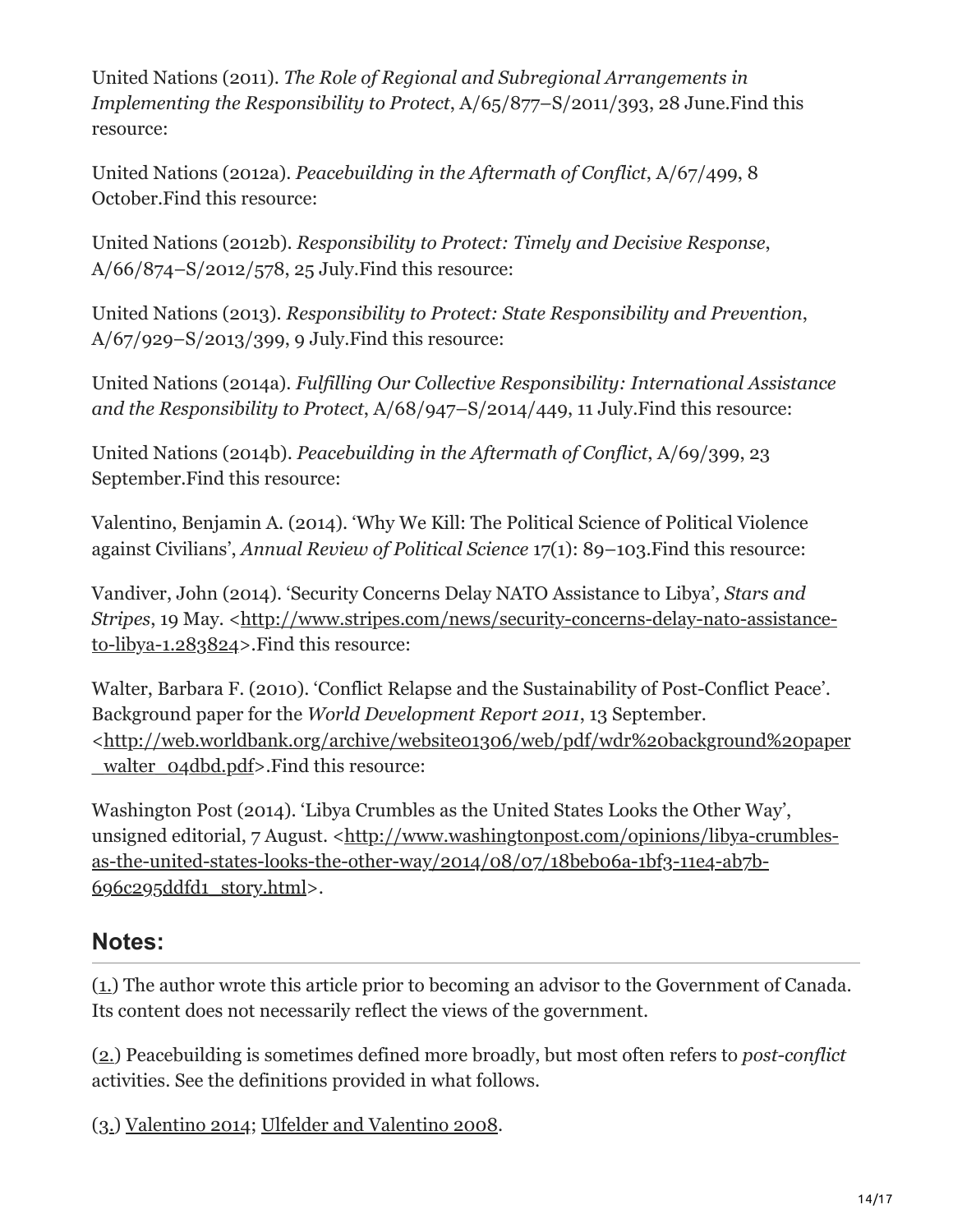<span id="page-14-0"></span>([4.\)](#page-0-3) [ICISS 2001.](https://www.oxfordhandbooks.com/view/10.1093/oxfordhb/9780198753841.001.0001/oxfordhb-9780198753841-e-27#oxfordhb-9780198753841-e-27-bibItem-1279)

<span id="page-14-1"></span>([5.](#page-1-0)) [ICISS 2001](https://www.oxfordhandbooks.com/view/10.1093/oxfordhb/9780198753841.001.0001/oxfordhb-9780198753841-e-27#oxfordhb-9780198753841-e-27-bibItem-1279), p. xi.

- <span id="page-14-2"></span>([6.\)](#page-1-1) [United Nations 2005.](https://www.oxfordhandbooks.com/view/10.1093/oxfordhb/9780198753841.001.0001/oxfordhb-9780198753841-e-27#oxfordhb-9780198753841-e-27-bibItem-1292) The document is discussed in greater detail in what follows.
- <span id="page-14-3"></span>([7.\)](#page-1-2) [Boutros-Ghali 1992,](https://www.oxfordhandbooks.com/view/10.1093/oxfordhb/9780198753841.001.0001/oxfordhb-9780198753841-e-27#oxfordhb-9780198753841-e-27-bibItem-1275) p. 11.

<span id="page-14-4"></span>([8.\)](#page-1-3) [Paris 2004.](https://www.oxfordhandbooks.com/view/10.1093/oxfordhb/9780198753841.001.0001/oxfordhb-9780198753841-e-27#oxfordhb-9780198753841-e-27-bibItem-1280)

- <span id="page-14-5"></span>([9.\)](#page-1-4) [United Nations 2000,](https://www.oxfordhandbooks.com/view/10.1093/oxfordhb/9780198753841.001.0001/oxfordhb-9780198753841-e-27#oxfordhb-9780198753841-e-27-bibItem-1290) para. 13.
- <span id="page-14-6"></span>([10.\)](#page-1-5) [Themnér and Wallensteen 2015](https://www.oxfordhandbooks.com/view/10.1093/oxfordhb/9780198753841.001.0001/oxfordhb-9780198753841-e-27#oxfordhb-9780198753841-e-27-bibItem-1287).

<span id="page-14-7"></span>([11.](#page-2-0)) [Walter 2010,](https://www.oxfordhandbooks.com/view/10.1093/oxfordhb/9780198753841.001.0001/oxfordhb-9780198753841-e-27#oxfordhb-9780198753841-e-27-bibItem-1305) p. 2.

<span id="page-14-8"></span>([12.\)](#page-2-1) [ICISS 2001,](https://www.oxfordhandbooks.com/view/10.1093/oxfordhb/9780198753841.001.0001/oxfordhb-9780198753841-e-27#oxfordhb-9780198753841-e-27-bibItem-1279) p. vii.

<span id="page-14-9"></span>([13.\)](#page-2-2) [Stahn 2007](https://www.oxfordhandbooks.com/view/10.1093/oxfordhb/9780198753841.001.0001/oxfordhb-9780198753841-e-27#oxfordhb-9780198753841-e-27-bibItem-1286), p. 103.

<span id="page-14-10"></span>([14.\)](#page-2-3) [ICISS 2001](https://www.oxfordhandbooks.com/view/10.1093/oxfordhb/9780198753841.001.0001/oxfordhb-9780198753841-e-27#oxfordhb-9780198753841-e-27-bibItem-1279), p. 39.

<span id="page-14-11"></span> $(15.)$  $(15.)$  $(15.)$  [ICISS 2001,](https://www.oxfordhandbooks.com/view/10.1093/oxfordhb/9780198753841.001.0001/oxfordhb-9780198753841-e-27#oxfordhb-9780198753841-e-27-bibItem-1279) p. 39.

 $(16.)$  [ICISS 2001](https://www.oxfordhandbooks.com/view/10.1093/oxfordhb/9780198753841.001.0001/oxfordhb-9780198753841-e-27#oxfordhb-9780198753841-e-27-bibItem-1279), pp. 40-3.

<span id="page-14-12"></span> $(17.7)$  The quotations in this paragraph are from [ICISS 2001](https://www.oxfordhandbooks.com/view/10.1093/oxfordhb/9780198753841.001.0001/oxfordhb-9780198753841-e-27#oxfordhb-9780198753841-e-27-bibItem-1279), pp. 44–5.

<span id="page-14-13"></span>([18.](#page-3-0)) The High-Level Panel on Threats, Challenges and Change echoed the ICISS on this point in its December 2004 report, stating that R2P includes a responsibility for 'rebuilding shattered societies' ([United Nations 2004](https://www.oxfordhandbooks.com/view/10.1093/oxfordhb/9780198753841.001.0001/oxfordhb-9780198753841-e-27#oxfordhb-9780198753841-e-27-bibItem-1291), para. 201).

<span id="page-14-14"></span>([19.\)](#page-3-1) The responsibility to rebuild—according to both the ICISS formulation and *jus post bellum* arguments (see the discussion later in this chapter)—falls upon states that participate in military intervention, whereas the responsibilities to prevent and to react are general duties shared by all states. Peacebuilding, by contrast, has typically been regarded as an important activity, but not a moral or legal duty.

<span id="page-14-15"></span>([20.\)](#page-3-2) [United Nations 2005,](https://www.oxfordhandbooks.com/view/10.1093/oxfordhb/9780198753841.001.0001/oxfordhb-9780198753841-e-27#oxfordhb-9780198753841-e-27-bibItem-1292) paras. 138–9. In this chapter, I use 'atrocity crimes' as shorthand for genocide, war crimes, ethnic cleansing, and crimes against humanity.

<span id="page-14-16"></span>([21.\)](#page-3-3) [United Nations 2005,](https://www.oxfordhandbooks.com/view/10.1093/oxfordhb/9780198753841.001.0001/oxfordhb-9780198753841-e-27#oxfordhb-9780198753841-e-27-bibItem-1292) paras. 138–9.

<span id="page-14-17"></span>([22.](#page-3-4)) [Schnabel 2012](https://www.oxfordhandbooks.com/view/10.1093/oxfordhb/9780198753841.001.0001/oxfordhb-9780198753841-e-27#oxfordhb-9780198753841-e-27-bibItem-1285), p. 57.

<span id="page-14-18"></span>([23.](#page-3-5)) Personal interview, 25 February 2015.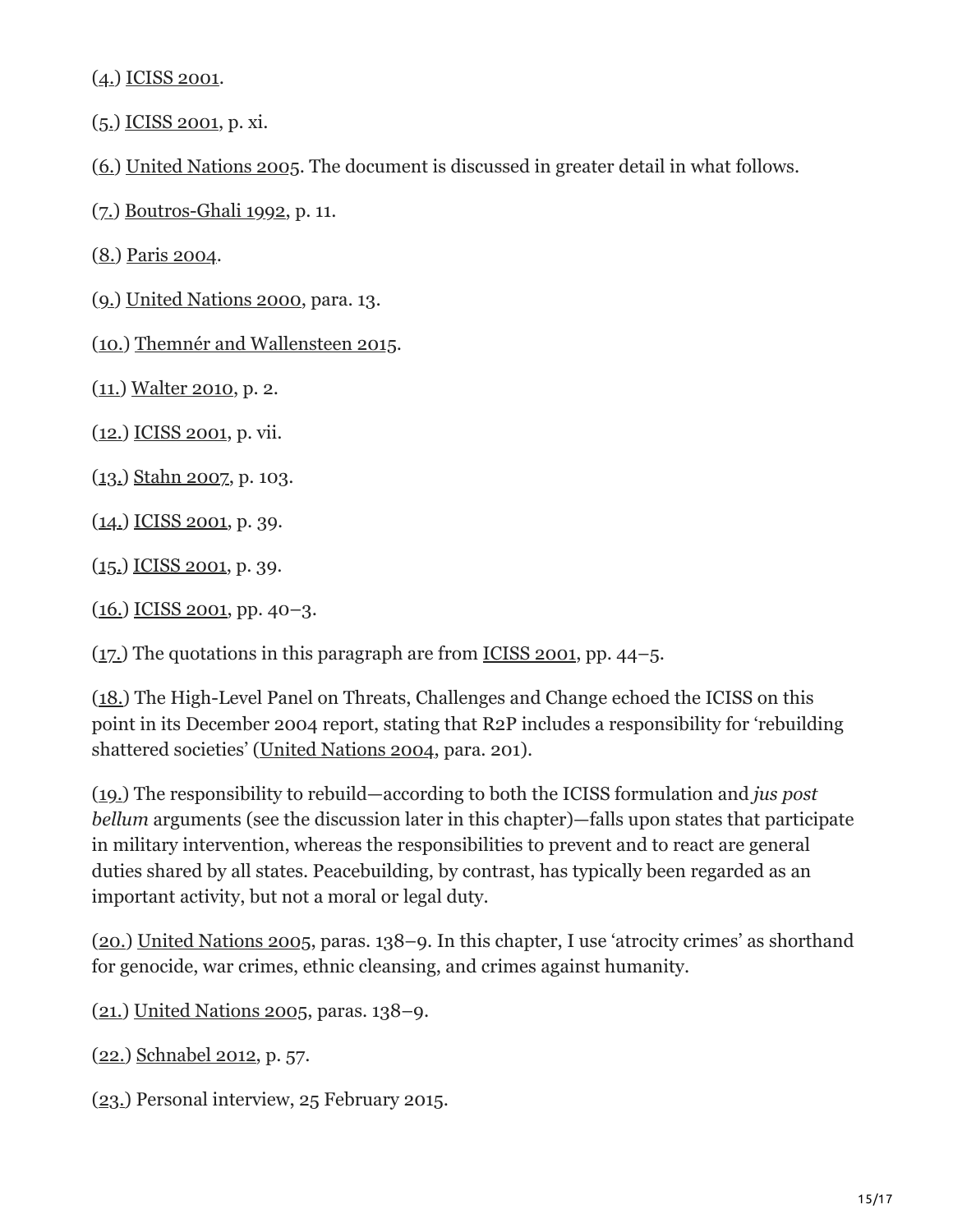<span id="page-15-0"></span>([24.](#page-3-6)) Personal interview, 25 February 2015. Rock's interpretation was confirmed by an African diplomat who was also part of the 2005 negotiations, but who wishes to remain anonymous because of his current position (personal interview, 26 February 2015).

<span id="page-15-1"></span>([25.\)](#page-4-1) [United Nations 2005,](https://www.oxfordhandbooks.com/view/10.1093/oxfordhb/9780198753841.001.0001/oxfordhb-9780198753841-e-27#oxfordhb-9780198753841-e-27-bibItem-1292) para. 97. The same document also called for the creation of a Peacebuilding Fund along with a permanently staffed 'peacebuilding support office' to serve the Peacebuilding Commission and Fund (paras. 103–4).

<span id="page-15-2"></span>([26.](#page-4-2)) [United Nations 2009a,](https://www.oxfordhandbooks.com/view/10.1093/oxfordhb/9780198753841.001.0001/oxfordhb-9780198753841-e-27#oxfordhb-9780198753841-e-27-bibItem-1293) [2010b](https://www.oxfordhandbooks.com/view/10.1093/oxfordhb/9780198753841.001.0001/oxfordhb-9780198753841-e-27#oxfordhb-9780198753841-e-27-bibItem-1296), [2012a,](https://www.oxfordhandbooks.com/view/10.1093/oxfordhb/9780198753841.001.0001/oxfordhb-9780198753841-e-27#oxfordhb-9780198753841-e-27-bibItem-1298) and [2014b](https://www.oxfordhandbooks.com/view/10.1093/oxfordhb/9780198753841.001.0001/oxfordhb-9780198753841-e-27#oxfordhb-9780198753841-e-27-bibItem-1302).

<span id="page-15-3"></span>([27.\)](#page-4-3) [United Nations 2009a](https://www.oxfordhandbooks.com/view/10.1093/oxfordhb/9780198753841.001.0001/oxfordhb-9780198753841-e-27#oxfordhb-9780198753841-e-27-bibItem-1293), paras. 7 and 12.

(28.) [United Nations 2009a](https://www.oxfordhandbooks.com/view/10.1093/oxfordhb/9780198753841.001.0001/oxfordhb-9780198753841-e-27#oxfordhb-9780198753841-e-27-bibItem-1293), para. 17.

<span id="page-15-4"></span>([29.](#page-4-4)) See, for example, [United Nations 2014b,](https://www.oxfordhandbooks.com/view/10.1093/oxfordhb/9780198753841.001.0001/oxfordhb-9780198753841-e-27#oxfordhb-9780198753841-e-27-bibItem-1302) paras. 27–54; [United Nations 2012a](https://www.oxfordhandbooks.com/view/10.1093/oxfordhb/9780198753841.001.0001/oxfordhb-9780198753841-e-27#oxfordhb-9780198753841-e-27-bibItem-1298), paras. 35–51; and [United Nations 2010b,](https://www.oxfordhandbooks.com/view/10.1093/oxfordhb/9780198753841.001.0001/oxfordhb-9780198753841-e-27#oxfordhb-9780198753841-e-27-bibItem-1296) paras. 26–31.

<span id="page-15-5"></span>([30.\)](#page-4-5) [United Nations 2009b](https://www.oxfordhandbooks.com/view/10.1093/oxfordhb/9780198753841.001.0001/oxfordhb-9780198753841-e-27#oxfordhb-9780198753841-e-27-bibItem-1294), [2010a,](https://www.oxfordhandbooks.com/view/10.1093/oxfordhb/9780198753841.001.0001/oxfordhb-9780198753841-e-27#oxfordhb-9780198753841-e-27-bibItem-1295) [2011](https://www.oxfordhandbooks.com/view/10.1093/oxfordhb/9780198753841.001.0001/oxfordhb-9780198753841-e-27#oxfordhb-9780198753841-e-27-bibItem-1297), [2012b](https://www.oxfordhandbooks.com/view/10.1093/oxfordhb/9780198753841.001.0001/oxfordhb-9780198753841-e-27#oxfordhb-9780198753841-e-27-bibItem-1299), [2013](https://www.oxfordhandbooks.com/view/10.1093/oxfordhb/9780198753841.001.0001/oxfordhb-9780198753841-e-27#oxfordhb-9780198753841-e-27-bibItem-1300), and [2014a](https://www.oxfordhandbooks.com/view/10.1093/oxfordhb/9780198753841.001.0001/oxfordhb-9780198753841-e-27#oxfordhb-9780198753841-e-27-bibItem-1301).

<span id="page-15-6"></span>([31.\)](#page-4-6) [United Nations 2014a,](https://www.oxfordhandbooks.com/view/10.1093/oxfordhb/9780198753841.001.0001/oxfordhb-9780198753841-e-27#oxfordhb-9780198753841-e-27-bibItem-1301) p. 1.

<span id="page-15-7"></span>([32.](#page-4-7)) [United Nations 2014a](https://www.oxfordhandbooks.com/view/10.1093/oxfordhb/9780198753841.001.0001/oxfordhb-9780198753841-e-27#oxfordhb-9780198753841-e-27-bibItem-1301), para. 39.

<span id="page-15-8"></span>([33.\)](#page-4-8) [United Nations 2014a](https://www.oxfordhandbooks.com/view/10.1093/oxfordhb/9780198753841.001.0001/oxfordhb-9780198753841-e-27#oxfordhb-9780198753841-e-27-bibItem-1301), para. 41.

<span id="page-15-9"></span>([34.](#page-4-9)) [United Nations 2014a](https://www.oxfordhandbooks.com/view/10.1093/oxfordhb/9780198753841.001.0001/oxfordhb-9780198753841-e-27#oxfordhb-9780198753841-e-27-bibItem-1301), paras. 45, 48, and 53.

- <span id="page-15-10"></span>([35.\)](#page-5-1) On civilian protection, see [Paul D. Williams's](https://www.oxfordhandbooks.com/view/10.1093/oxfordhb/9780198753841.001.0001/oxfordhb-9780198753841-e-28#) chapter in this volume.
- <span id="page-15-11"></span>([36.](#page-6-0)) [United Nations 2009b](https://www.oxfordhandbooks.com/view/10.1093/oxfordhb/9780198753841.001.0001/oxfordhb-9780198753841-e-27#oxfordhb-9780198753841-e-27-bibItem-1294), para. 48.
- <span id="page-15-12"></span>([37.\)](#page-6-1) [Tschirgi and Ponzio 2015](https://www.oxfordhandbooks.com/view/10.1093/oxfordhb/9780198753841.001.0001/oxfordhb-9780198753841-e-27#oxfordhb-9780198753841-e-27-bibItem-1288).
- <span id="page-15-13"></span>([38.](#page-7-0)) [United Nations 2005,](https://www.oxfordhandbooks.com/view/10.1093/oxfordhb/9780198753841.001.0001/oxfordhb-9780198753841-e-27#oxfordhb-9780198753841-e-27-bibItem-1292) para. 139.
- <span id="page-15-14"></span>([39.](#page-7-1)) [Bellamy 2008](https://www.oxfordhandbooks.com/view/10.1093/oxfordhb/9780198753841.001.0001/oxfordhb-9780198753841-e-27#oxfordhb-9780198753841-e-27-bibItem-1274).
- <span id="page-15-15"></span>([40.\)](#page-7-2) [Gheciu and Welsh 2009.](https://www.oxfordhandbooks.com/view/10.1093/oxfordhb/9780198753841.001.0001/oxfordhb-9780198753841-e-27#oxfordhb-9780198753841-e-27-bibItem-1278)

<span id="page-15-16"></span>([41.\)](#page-7-3) See, for example, [Pattison 2015;](https://www.oxfordhandbooks.com/view/10.1093/oxfordhb/9780198753841.001.0001/oxfordhb-9780198753841-e-27#oxfordhb-9780198753841-e-27-bibItem-1282) [Robinson 2013](https://www.oxfordhandbooks.com/view/10.1093/oxfordhb/9780198753841.001.0001/oxfordhb-9780198753841-e-27#oxfordhb-9780198753841-e-27-bibItem-1284).

<span id="page-15-17"></span>([42.](#page-7-4)) On the relationship between R2P and the use of force, see also [Taylor B. Seybolt's](https://www.oxfordhandbooks.com/view/10.1093/oxfordhb/9780198753841.001.0001/oxfordhb-9780198753841-e-30#) chapter in this volume.

<span id="page-15-18"></span>([43.](#page-7-5)) This section is based on [Paris 2014.](https://www.oxfordhandbooks.com/view/10.1093/oxfordhb/9780198753841.001.0001/oxfordhb-9780198753841-e-27#oxfordhb-9780198753841-e-27-bibItem-1281)

<span id="page-15-19"></span>([44.](#page-9-0)) For a description of the events leading up to the international intervention in Libya in March 2011, see Chapter  $41$  by Adams in this volume.